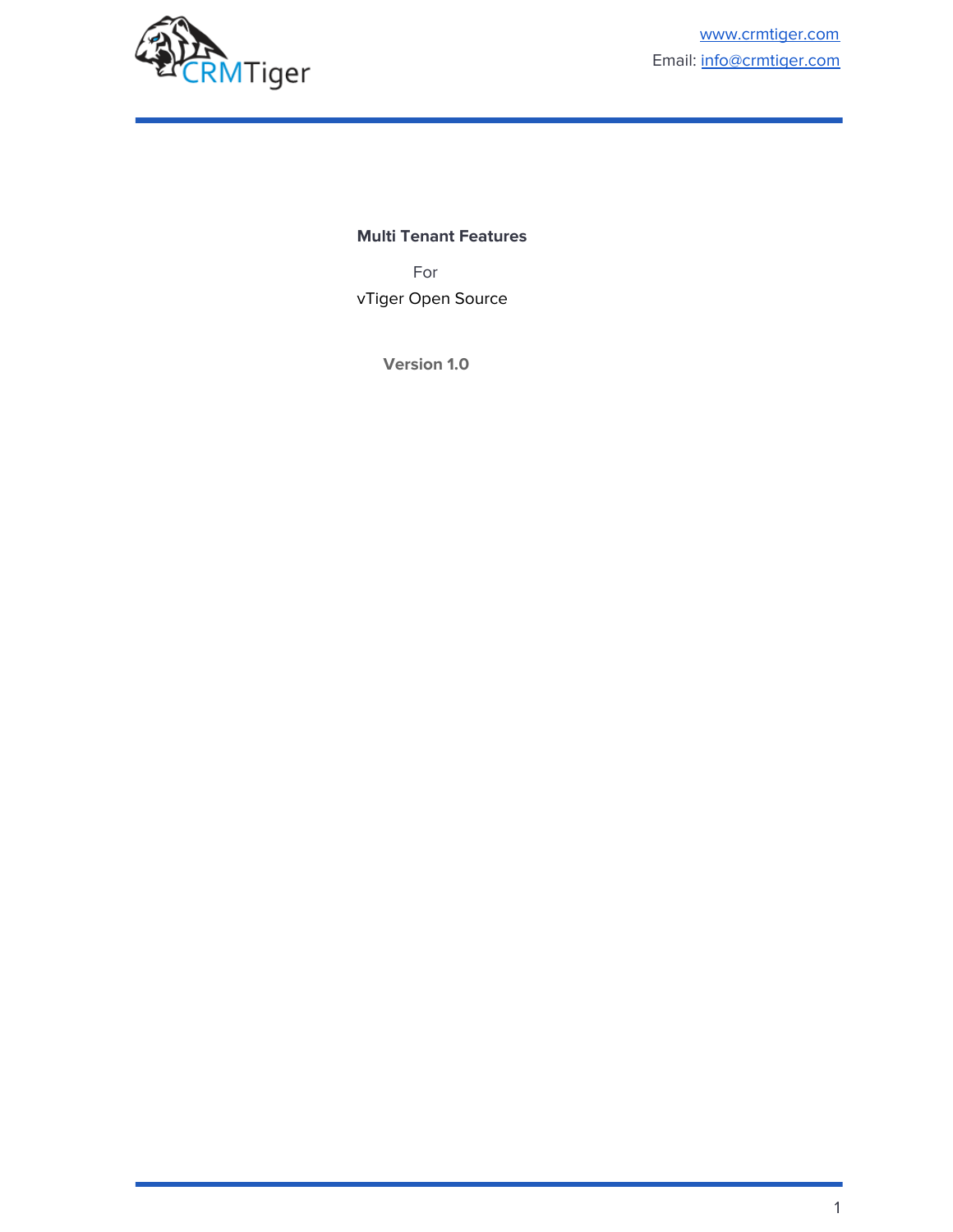

| <b>OVERVIEW</b>                    | $\overline{2}$ |
|------------------------------------|----------------|
| <b>GOALS</b>                       | $\overline{2}$ |
| <b>ABOUT CRMTiger</b>              | 2              |
| <b>OUR ASSOCIATIONS</b>            | 4              |
| <b>ACHIEVEMENTS</b>                | 4              |
| <b>ACRONYMS AND DEFINITIONS</b>    | 4              |
| <b>Multitenant Architecture:</b>   | $\overline{4}$ |
| <b>Features:</b>                   | 5              |
| Master CRM (Super Admin Panel) :   | 5              |
| Customer CRM (Tenant CRM):         | 9              |
| Landing Pages (Marketing website): | 10             |
| List of Supported Extensions :     | 12             |
| Our Developed Extensions :         | 12             |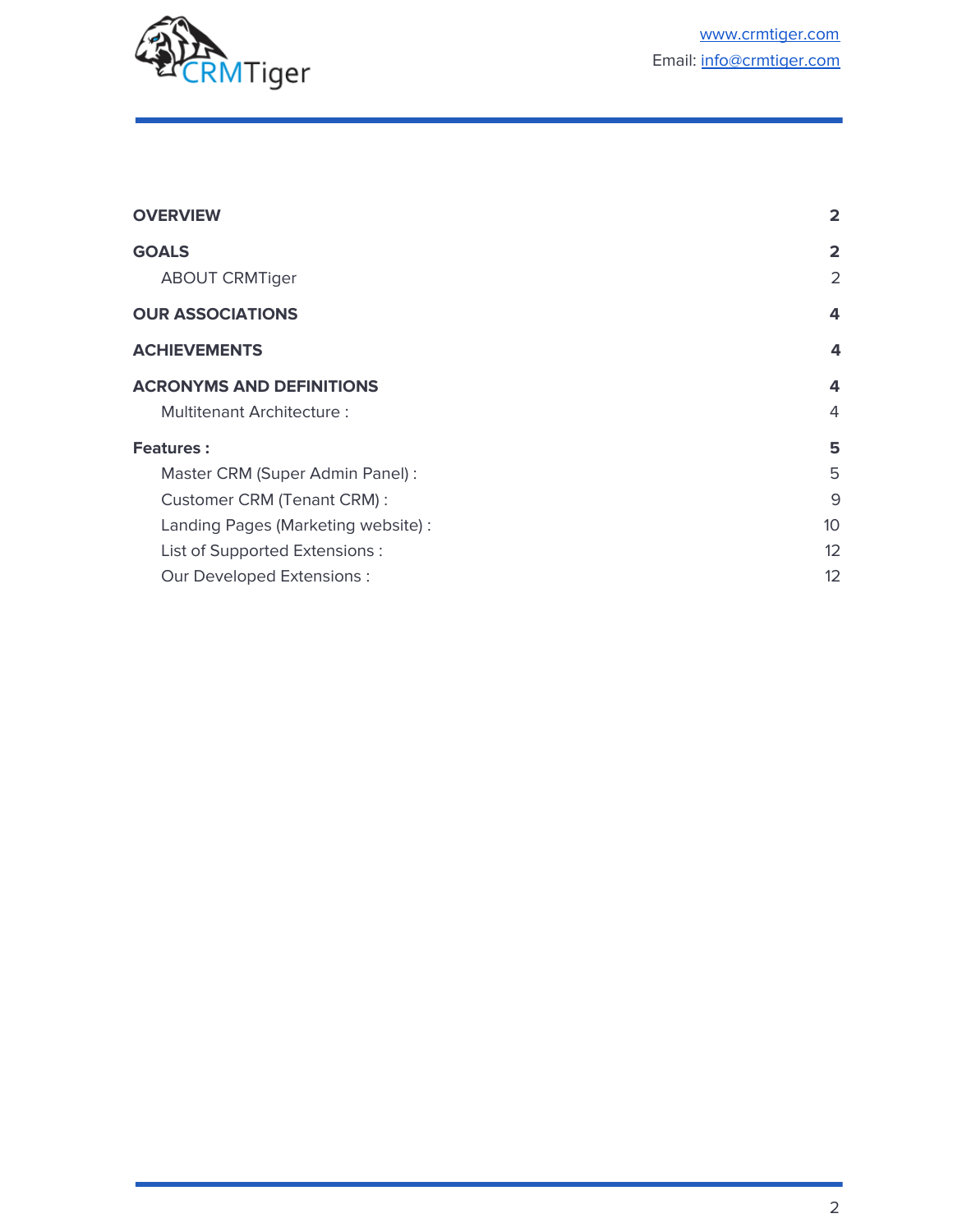

# <span id="page-2-0"></span>**OVERVIEW**

This document covers Multi-Tenant or SaaS CRM implementation features built using vTiger version 7.x.

## <span id="page-2-1"></span>**GOALS**

1. Deliver document for customer to understand overall multitenant architecture.

# <span id="page-2-2"></span>**ABOUT CRMTiger**

We are Technology Consulting company with expertise on Enterprise Softwares offering Development, Integration, Business Process Management and Implementation with Training.

With the growing Team of 60+ we have built our expertise in Industry specific solutions. We help Enterprises and Entrepreneurs to stay ahead in their markets by enabling their business with right technology.

Our well defined processes and proactive approach helped us delivering on schedule with best time and cost combination to our clients.

Our team consists professionals with rock solid experience on Analysis, Designing, PHP, CRM, MicroSoft technologies and QA.

We passionately enjoy helping

Startups and MSMEs

to Market leaders and Large Corporates

in making them Tech Enabled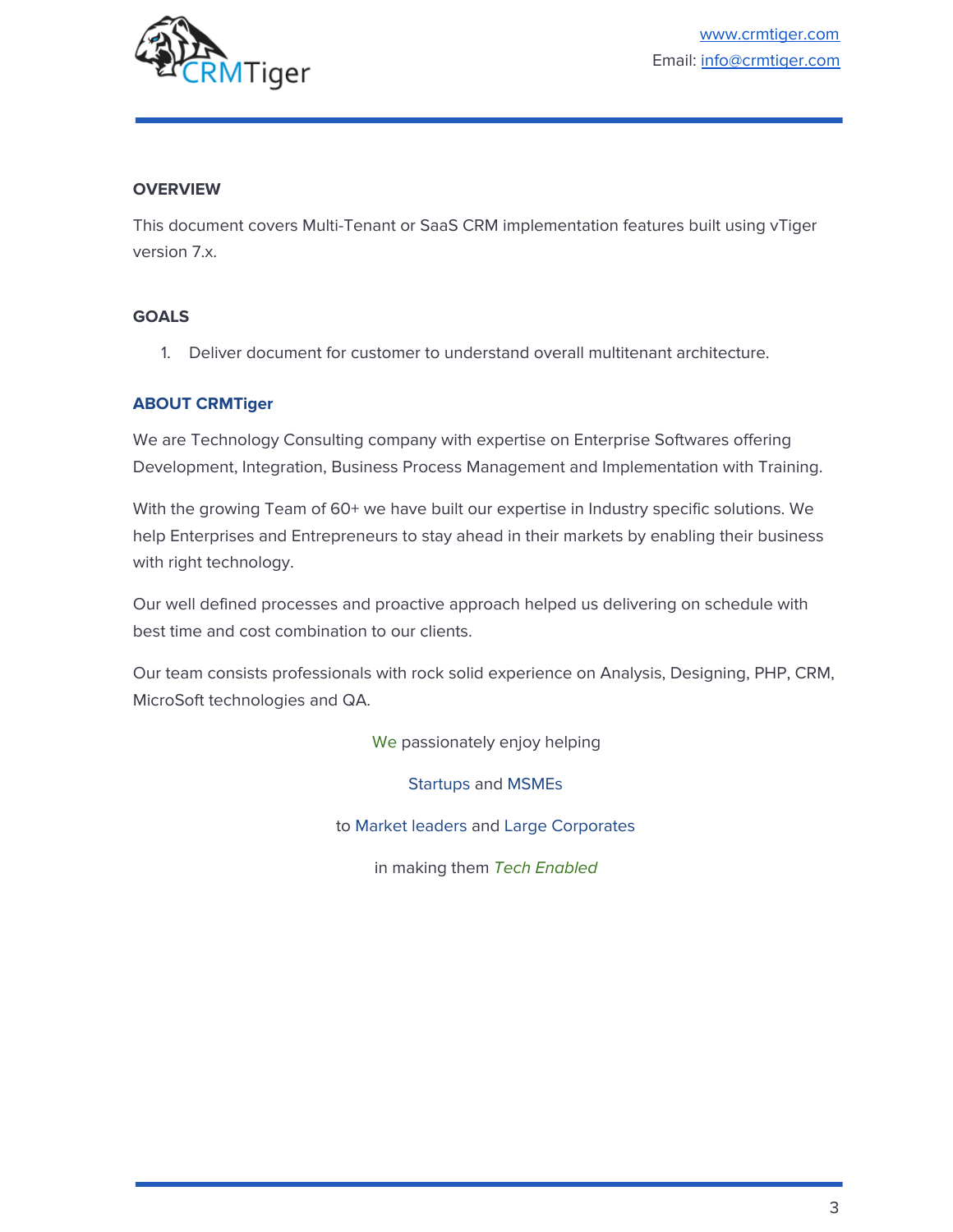

### <span id="page-3-0"></span>**OUR ASSOCIATIONS**

- ★ Trusted provider in Open Source CRM Market.
- <span id="page-3-1"></span>★ Active member of vTiger and SugarCRM Forum

## **ACHIEVEMENTS**

- ★ Successfully completed 50+ Software project
- ★ Best Supplier recognition for CRM Implementation from an American (US) corporate.
- ★ Successfully implementation of Scrum methodology for quality software development

## <span id="page-3-2"></span>**ACRONYMS AND DEFINITIONS**

- BRD **B**usiness **R**equirement **D**ocuments
- SRS **S**oftware **R**equirements **S**pecifications
- TSD **T**echnical **S**pecifications **D**ocument
- TBD **T**o **B**e **D**iscussed
- PMP **P**roject **M**anagement **P**lan
- WFD **W**ire**F**rames **D**ocument
- CRUD **C**reate, **R**ead, **U**pdate and **D**elete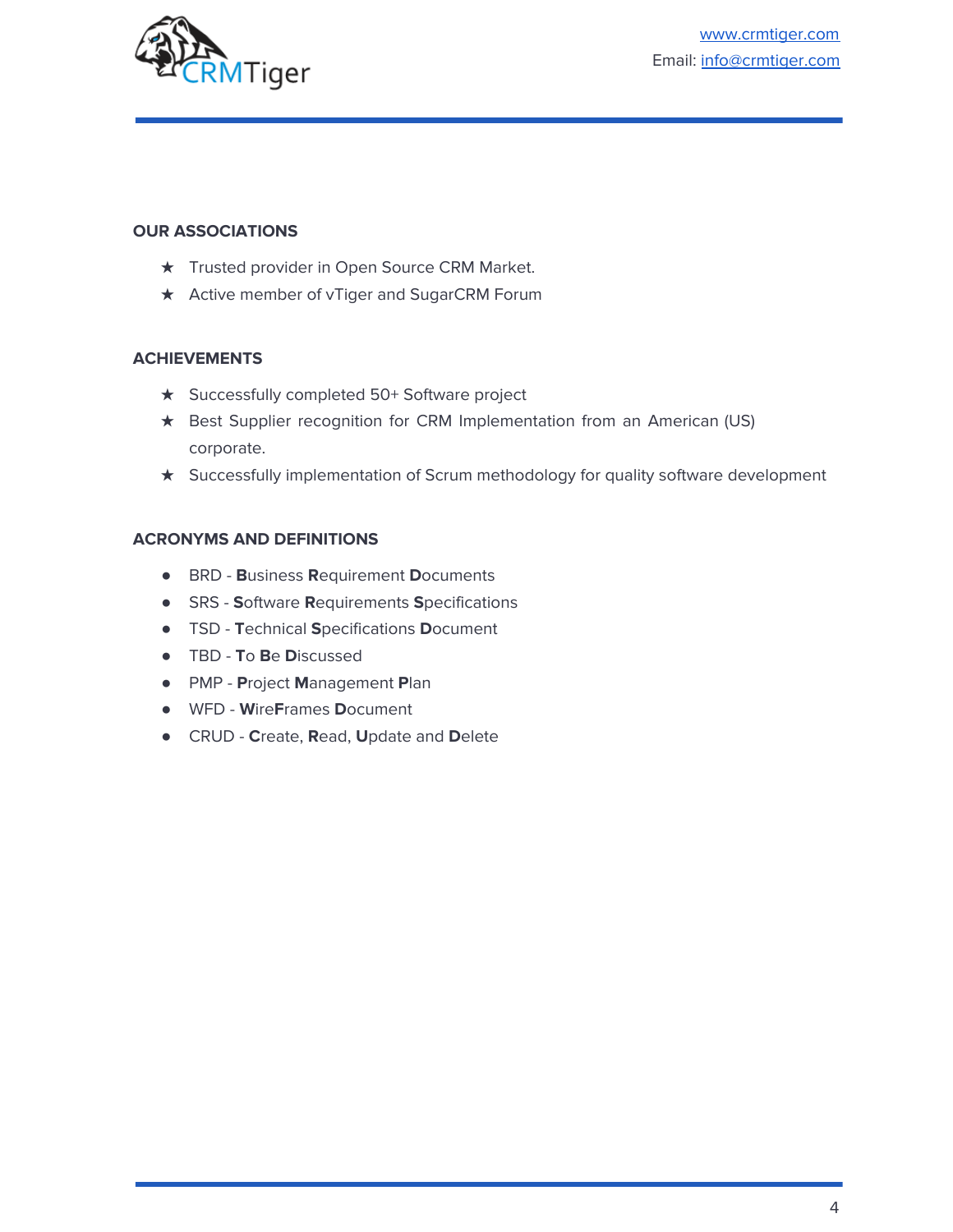

## <span id="page-4-0"></span>**Multitenant Architecture :**

CRMTiger offers 2 flavour of multi tenancy. Each one has same features except distribution of application.

| <b>MULTI-TENANT</b>                                        |                 | <b>MULTI-INSTANCES</b> |                 |
|------------------------------------------------------------|-----------------|------------------------|-----------------|
| <b>1Instance</b>                                           | Instance        | Instance               | Instance        |
| α<br><b>Database</b><br><b>Database</b><br><b>Database</b> | <b>Database</b> | <b>Database</b>        | <b>Database</b> |

# **Multi Instance Vs Multi Tenant**

| <b>Multi Tenant</b>                                                                                                               | <b>Multi Instance</b>                                                           |
|-----------------------------------------------------------------------------------------------------------------------------------|---------------------------------------------------------------------------------|
| <b>Single Application Source Multiple</b><br>Database                                                                             | <b>Multiple Application Source Multiple</b><br>Database                         |
| 2 Single UI and database for each instance                                                                                        | Separate UI and database for each<br>linstance                                  |
| Same extension management for each<br>instance.<br>means if we import extension for one<br>3 linstance available for all instance | Separate extension management for each<br>instance                              |
| Customization required condition to<br>check as Application source code is<br>same for each tenant                                | Easy customization in each tenant if each<br>customer has their own requirement |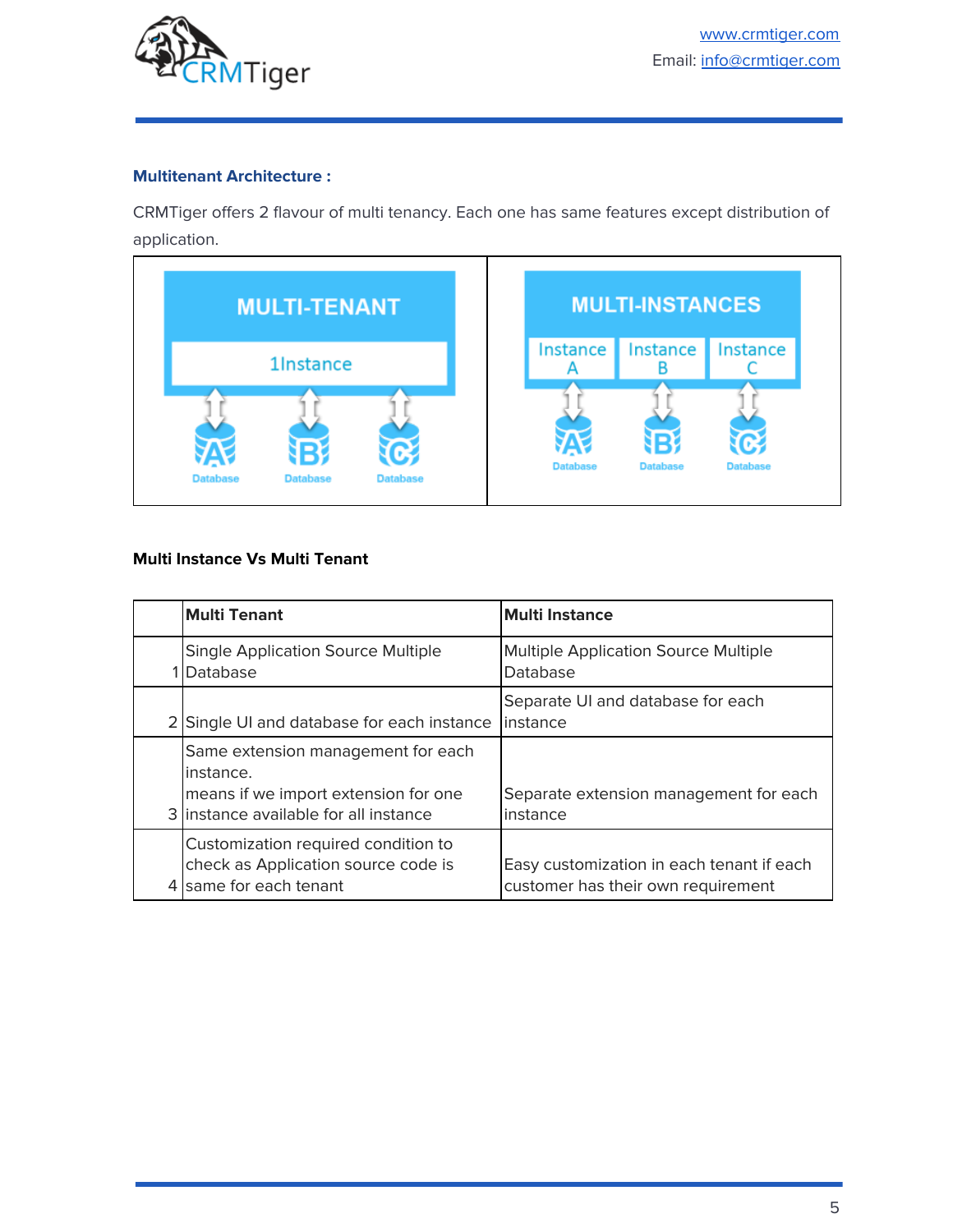

## <span id="page-5-1"></span><span id="page-5-0"></span>**Features :**

#### **Master CRM (Super Admin Panel) :**

#### **● Intuitive Dashboard**

- View latest tenant status
- View # of tenant, # of user
- View Paid/UnPaid/Outstanding invoices
- **● Subscribers management (Leads)**
	- Create Leads when customer subscribe from marketing website.
	- Auto convert Leads to Organization when customer activate Payment
	- Manage all subscriber in one central location
	- Active/Inactive subscriber
	- Trial expiry management

| Lead Details        |                     |                |                     |
|---------------------|---------------------|----------------|---------------------|
| First Name          | Mike                | Lead Number    | LEA81               |
| Last Name           | Smith               | Primary Phone  | 6308618263          |
| Company             | crmtiger123         | Mobile Phone   |                     |
| Designation         |                     | Fax            |                     |
| Lead Source         |                     | Primary Email  | info@crmtiger.com   |
| Industry            |                     | Website        |                     |
| Annual Revenue      | \$0.00              | Lead Status    |                     |
| Number of Employees | $\circ$             | Rating         |                     |
| secondary cmail     |                     | Assigned to    | my smith            |
| Modified Time       | 2018-05-17 12:45 PM | Created Time   | 2018-05-17 12:45 PM |
| Email Opt Out       | No                  | Source         | WEBSERVICE          |
| Lead Tenant Status  | Success             | Lead Database  | ct_tfbz2ilzb9       |
| Lead Expiry Date    | 2018-05-31          | User Limit     | 2.00                |
| Affiliate Name      |                     | Affiliate Code |                     |
| Product Name        | Silver              |                |                     |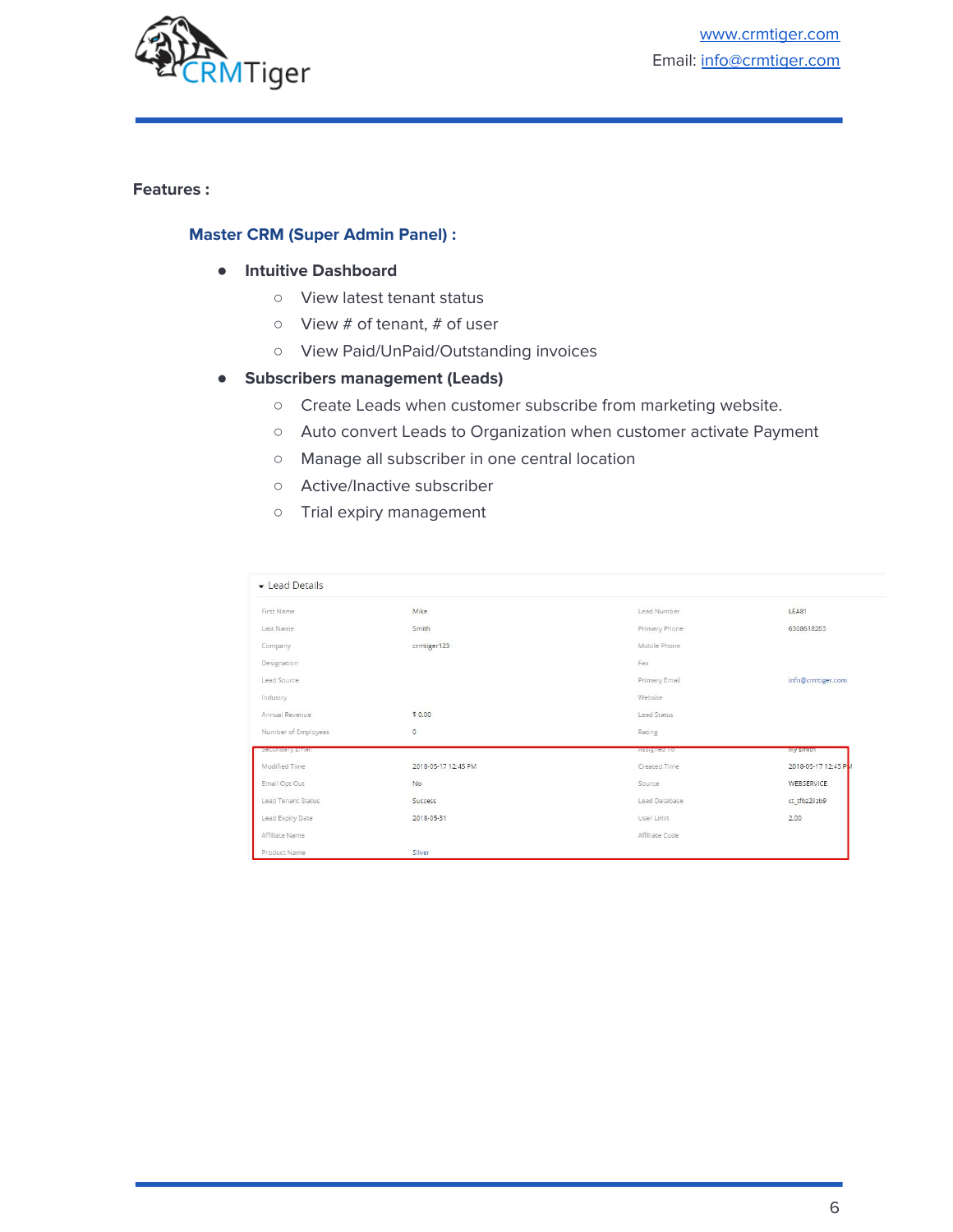

### **● Subscribers management(Accounts)**

- Active/Inactive subscriber
- Module management for each subscriber
- 360 degree view
- Invoicing against each subscriber
- View users associated with each subscriber
- Subscriber tenant Expiry management

| ORGANIZATIONS > All > testnitin                                                |                                                                                                            |
|--------------------------------------------------------------------------------|------------------------------------------------------------------------------------------------------------|
| CRMTIger<br>晌<br>9429412082<br>info@crmtiger.com<br>9 Show Map<br>+ Add Tag    | Edit<br>Activate                                                                                           |
| $200$ $\delta$ $20$ $20$ $20$<br>Comments<br>Touchpoints<br>Details<br>Summary | 訇<br>$\begin{bmatrix} 0 & 0 \\ \vdots & \vdots \\ 0 & 0 \end{bmatrix}$<br>⊞a<br>$\times$ 1<br>More $\star$ |
| Marketing&Sales                                                                |                                                                                                            |
| $\nu$ Potentials                                                               | $\checkmark$ Contacts                                                                                      |
| $\checkmark$ Accounts                                                          | $\checkmark$ Leads                                                                                         |
| $\sqrt{\phantom{a}}$ Quotes                                                    | $\sqrt{\frac{1}{2}}$ SalesOrder                                                                            |
| Vinvoice                                                                       | $\checkmark$ Campaigns                                                                                     |
| SMSNotifier                                                                    |                                                                                                            |

#### **● User management (Contact)**

- Manage users of each tenant from contacts of master CRM
- Active/Inactive users
- Auto Login to users tenant from view contact screen

| CONTACTS > All > Mike Smith                                          |          |                                                              |                |     |          |   |                  |                 |                 |                   |                                                 | + Add Contact        | $\frac{1}{26}$ Import |
|----------------------------------------------------------------------|----------|--------------------------------------------------------------|----------------|-----|----------|---|------------------|-----------------|-----------------|-------------------|-------------------------------------------------|----------------------|-----------------------|
| Mike Smith<br>support@crmtiger.com<br><b>9 Show Map</b><br>+ Add Tag |          |                                                              |                |     |          |   |                  | Active/InActive | User management | <b>Deactivate</b> | Edit<br>Login<br>Auto Login user<br>management. | Send Email<br>More - | $\langle$ >           |
| Details<br>Touchpoints<br>Summary                                    | Comments | ŏ<br>$\begin{bmatrix} 0 & 0 \\ 0 & 0 \\ 0 & 0 \end{bmatrix}$ | $\mathsf{X}^+$ | (回) | <b>₽</b> | 曾 | $\frac{SO}{2}$ 1 | €               | 自               | More *            |                                                 |                      |                       |
| Basic Information                                                    |          |                                                              |                |     |          |   |                  |                 |                 |                   |                                                 |                      |                       |
| First Name                                                           | Mike     |                                                              |                |     |          |   | Contact Id       |                 |                 | <b>CON112</b>     |                                                 |                      |                       |
| Last Name                                                            | Smith    |                                                              |                |     |          |   | Office Phone     |                 |                 |                   |                                                 |                      |                       |
| Organization Name                                                    | CRMTIger |                                                              |                |     |          |   | Mobile Phone     |                 |                 |                   |                                                 |                      |                       |
| Lead Source                                                          |          |                                                              |                |     |          |   | Home Phone       |                 |                 |                   |                                                 |                      |                       |
| Title                                                                |          |                                                              |                |     |          |   | Secondary Phone  |                 |                 |                   |                                                 |                      |                       |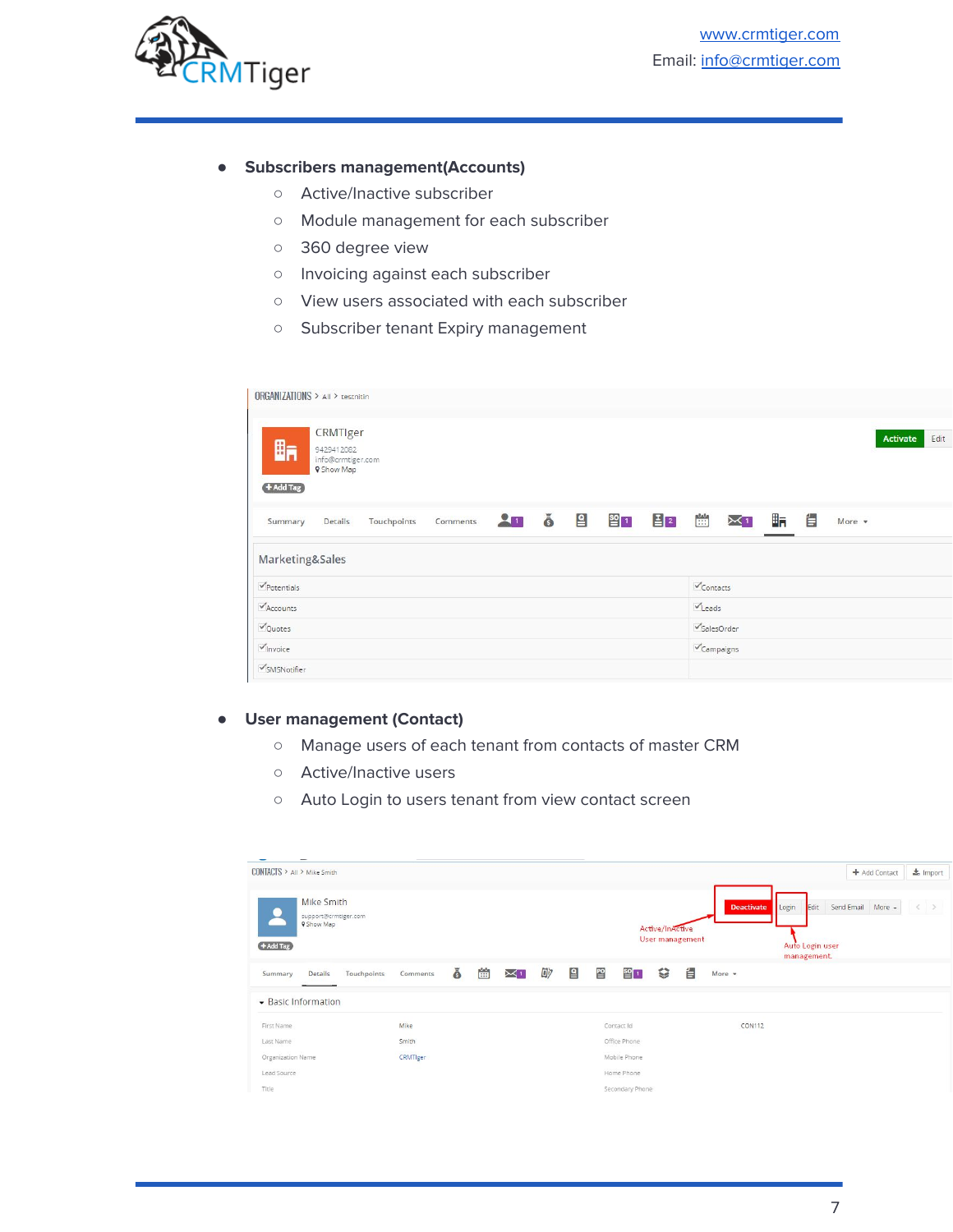

## **● Plan management**

- Define multiple plan for each subscription package
- Option to define pricing for monthly & yearly subscription
- Option to define plan for additional user
- Option to add discount rate for each tenant

|                          |                    |                        |              |                 | + Add Product | $\frac{1}{2}$ Import   |
|--------------------------|--------------------|------------------------|--------------|-----------------|---------------|------------------------|
|                          | 盲<br>$More -$<br>8 |                        |              |                 |               | 1 to 4 of ?<br>        |
|                          |                    | # Product Name         | # User Limit | # Monthly Price |               |                        |
| $\overline{\phantom{a}}$ | <b>Search</b>      |                        |              |                 |               | Select<br>$\mathbf{v}$ |
|                          |                    | Platinum               | 1.00         | \$100.00        | Yearly        | Yes                    |
|                          | □∃                 | Silver.                | 2.00         | \$80.00         | Yearly        | Yes:                   |
|                          | $\Box$             | <b>Additional User</b> | 22.00        | \$22.00         |               | Yes                    |
|                          | □∔                 | Gold                   | 1.00         | \$50.00         | Monthly       | Yes                    |

#### **● Invoicing & Billing**

#### **Invoicing management**

- View Paid/Unpaid Invoicing of the customer
- Auto Recurring invoice on expiry date.
- Active/Inactive users
- Auto Login to users tenant from view contact screen

| Description     |          |                                                         |                        |                  |
|-----------------|----------|---------------------------------------------------------|------------------------|------------------|
| Item Details    |          | Currency: USA, Dollars(\$)                              | Tax Mode: Group        |                  |
| *Item Name      | Quantity | <b>Selling Price</b>                                    | Total                  | <b>Net Price</b> |
| Gold            |          | 50.00<br>(-) Discount :<br><b>Total After Discount:</b> | 50.00<br>0.00<br>50.00 | 50.00            |
| Additional User |          | 3.00<br>(-) Discount :<br><b>Total After Discount:</b>  | 9.00<br>0.00<br>9.00   | 9.00             |

#### **Payment management**

- Integration with Paypal & Authorize.net payment method
- Option for custom payment method suggested by customer
- Payment history of each payment against invoice.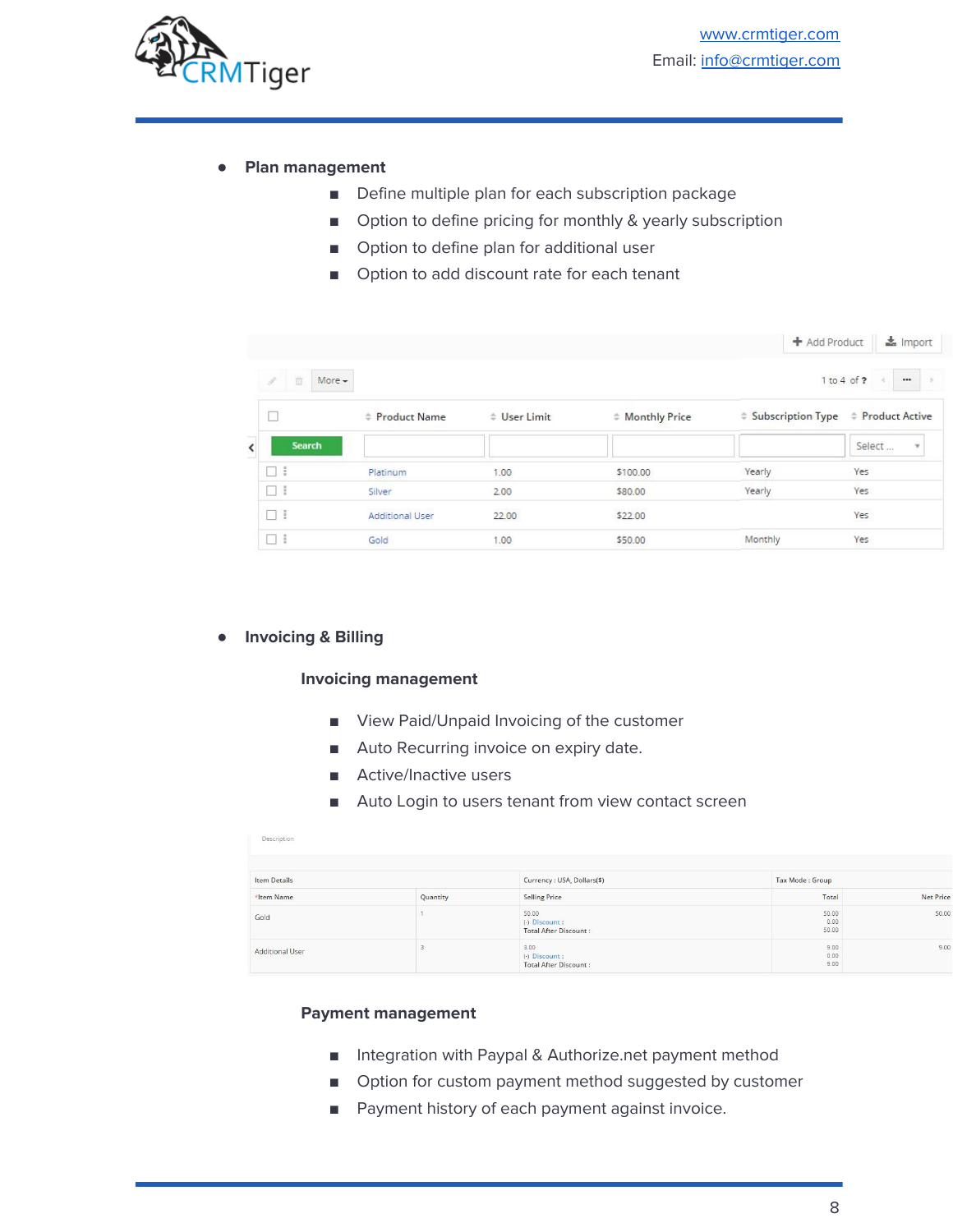

# <span id="page-8-0"></span>**Customer CRM (Tenant CRM) :**

- **● vTiger Features**
	- All Basic features of vTiger open source
- **● Billing & Subscription management**
	- Expiry Notification



○ Plan selection on active subscription



- List all customer invoice under my invoice section.
- Restriction on create additional user than allowed user in plan.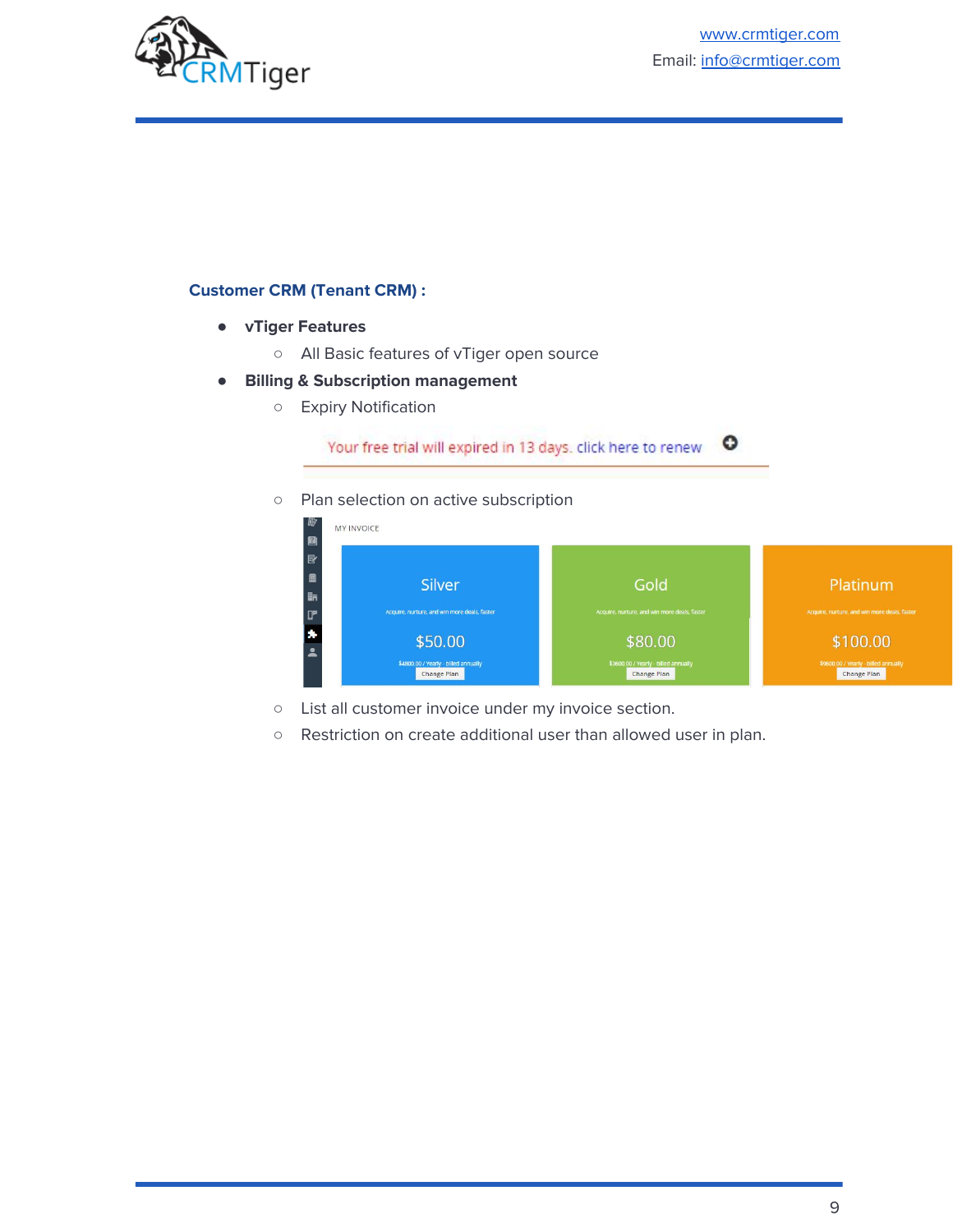

### <span id="page-9-0"></span>**Landing Pages (Marketing website) :**

- Content management website with multi language support
- CRM registration Integrated with super admin
- Auto creation of customer's CRM from registration
- Pricing & Plan Integrated with super admin



Customer tenant creation flow ?

- Click on Start Free Trial button for any of the Plan
- You will be redirected to a form to fill the details to set up a new Instance of CRM

| Your information                |                             | What our customers say:                                                    |
|---------------------------------|-----------------------------|----------------------------------------------------------------------------|
| *Company name                   | Company name                | "HostedCRM is the simple, intuitive,<br>customisable CRM and workflow      |
| <b>First Name</b>               | First Name                  | solution I've been searching for."<br>Daniel Walsh                         |
| *Last Name                      | Last Name                   | "Hands down the most efficient and<br>intuitive task and contact manager." |
| Phone                           | Phone                       | James Miller -Space Triangle                                               |
| *User Name(As email<br>address) | User Name(As email address) | Need even more reasons?                                                    |
| *Subscription                   | Silver                      | · Add your own custom fields<br>. All your info in one place               |
|                                 | 43773                       | · Affordable pricepoint<br>· Get back to selling within an                 |
| Enter Captcha                   |                             | hour                                                                       |

● To avoid and protects websites against bots by generating and grading tests we have added a captcha in form.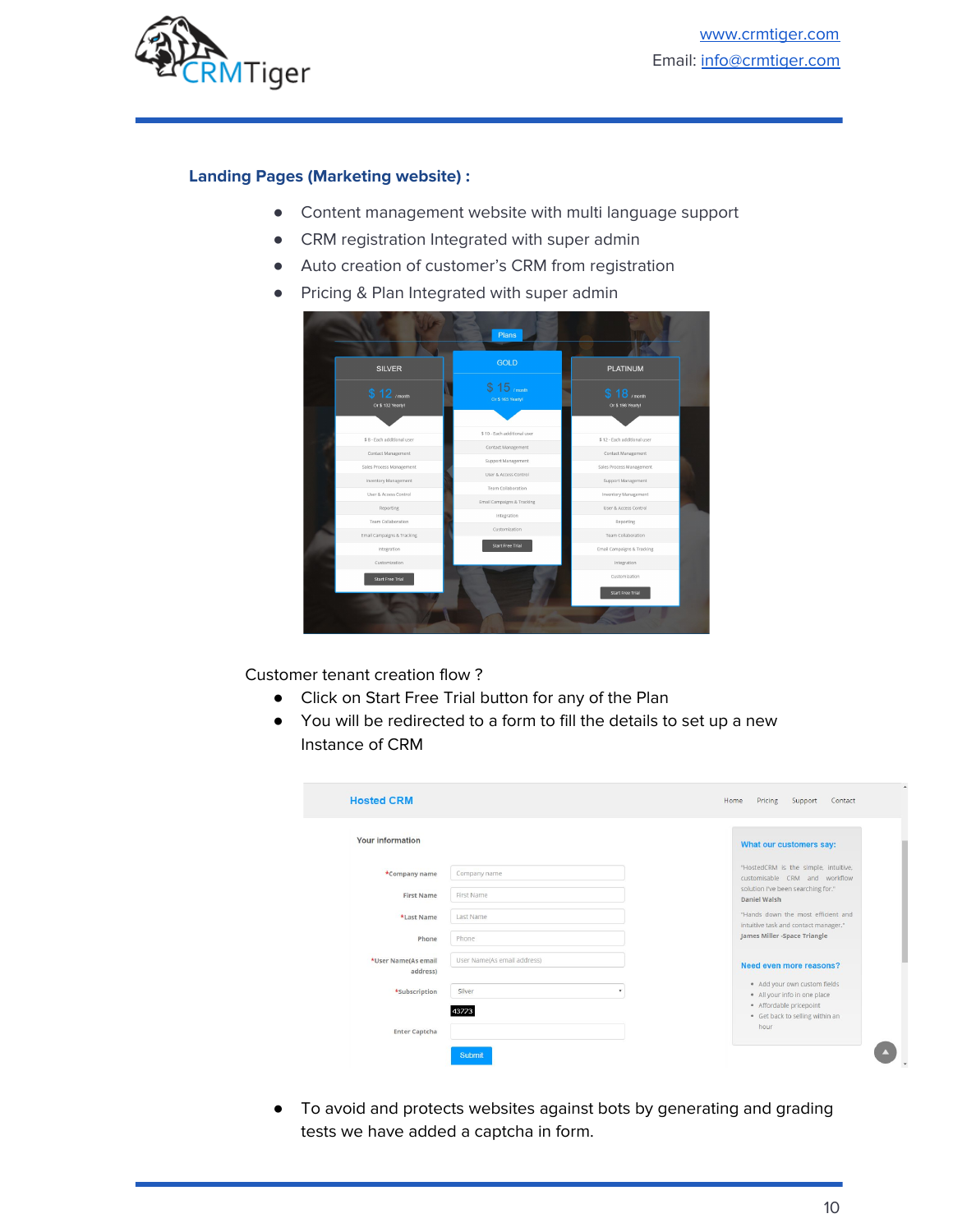

- Make sure to insert valid Email address as Credential will be sent to Email address.
- When you redirected to this form a plan get selected in Subscription Dropdown which you can change before submitting form
- After Submitting a form you have to wait for sometime which will be taken for setting up your CRM instance



sent with Username and Password to your Registered Email address.

| $\frac{\alpha}{\sin \alpha}$ | to me $\star$                                                 | 4:06 PM (1 hour ago) |
|------------------------------|---------------------------------------------------------------|----------------------|
| $\theta$                     |                                                               |                      |
|                              | Hi Shital Modi.                                               |                      |
|                              | As per your request we have create a Cloud CRM instance.      |                      |
|                              | To login to CRM click on below link and use details as below. |                      |
|                              | Username : shital@gmail.com                                   |                      |
|                              | Password: gEGIpMguAtW0o\$De                                   |                      |
|                              | Login                                                         |                      |